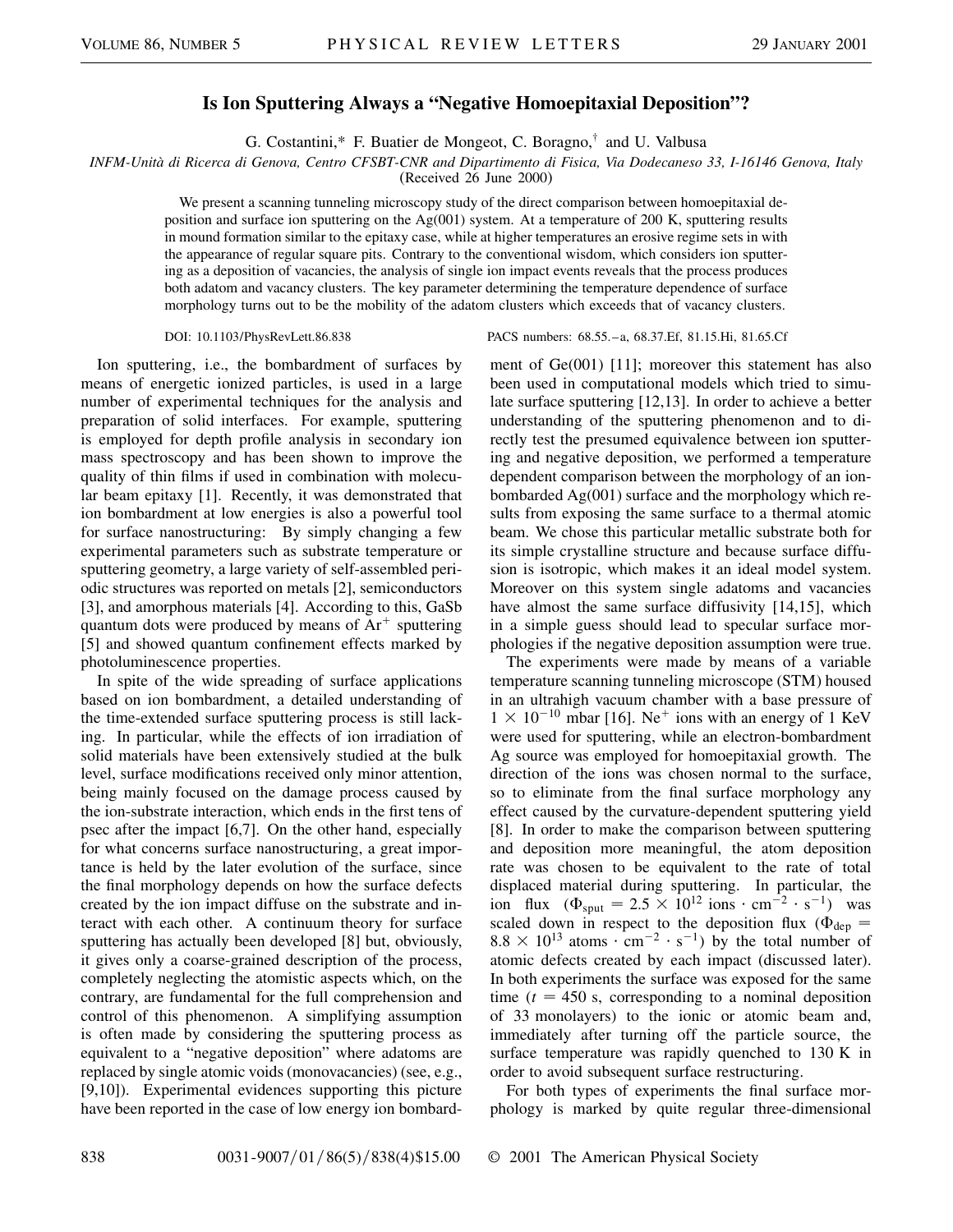nanostructures with a square symmetry, whose aspect resembles, respectively, that of pyramidlike mounds for homoepitaxy or both mounds and pits for sputtering. A quantitative characterization of such structures is obtained by computing from the STM images the morphological parameters of surface roughness *W* and correlation length  $\Lambda$ , which are related, respectively, to the vertical and lateral dimensions of the surface nanostructures [17]. The results of such an analysis, conducted as a function of *T* on a large number of STM data, are reported in Figs. 1(a) and 1(b), and clearly reveal a strong difference between sputtering and homoepitaxy. In particular, in both cases a bell-shaped dependence of *W* on *T* [Fig. 1(a)] is observed with very similar values of the maximum roughness, but the two curves are mutually shifted by almost 100 K, indicating that, for example, at room temperature sputtering still produces high-roughness 3D structures, while homoepitaxial growth already proceeds



FIG. 1. Temperature dependence of the morphological parameters  $W$  and  $\Lambda$  for ion sputtering (full squares) and homoepitaxial deposition (open circles) on Ag(001). (a) Surface roughness *W* versus *T*. The continuum lines serve only as guides to the eye. (b) Lateral dimension  $\Lambda$  versus  $T$ . The dotted lines represent Arrhenius best fits to the experimental data and are obtained by excluding the lowest temperature values. In both panels the experimental error bars show the statistical uncertainties derived from averaging over a large set of STM topographies.

smoothly. These differences are also reflected by the temperature dependence of the lateral dimension of the surface nanostructures in Fig. 1(b). In fact, for both processes, the  $\Lambda(T)$  curves follow an Arrhenius behavior  $\Lambda \propto \exp(-E_{\text{eff}}/kT)$ , which is typical of activated diffusion processes, but a significantly higher effective energy barrier  $E_{\text{eff}}$  is found in the case of the sputtered surface. Since the evolution of the nanostructures results from several elementary diffusion processes which involve single atoms or monovacancies and above all a concerted motion of the whole cluster, the value of *E*eff cannot be directly associated with a particular atomic movement.

In order to simplify the picture and to understand which processes are really important in determining the surface morphology, we studied the single ion impact event by sputtering the surface at extremely low ion fluxes and doses (flux  $10^{11}$  ions  $\cdot$  cm<sup>-2</sup>  $\cdot$  s<sup>-1</sup>, dose  $10^{11}$  ions  $\cdot$  $\text{cm}^{-2}$ ). A characteristic pattern is shown in Fig. 2 where a vacancy cluster (central depression) is surrounded by several adatom clusters (bright islands) which are found in a radius of a few nanometers around the impact site. We notice that since the experiment of Fig. 2 is done at a low temperature, diffusion induced cluster restructuring can be ruled out. A similar behavior was observed on Pt(111) by Michely *et al.* [18]. A more detailed analysis of the patterns in Fig. 2 shows that the adatom and vacancy clusters are one atomic layer high/deep. On average each



FIG. 2. Top: Typical surface morphology after single ion impact experiments at  $T = 115$  K (scan area  $40 \times 23$  nm<sup>2</sup>). Bottom right: high resolution scan of a single ion impact pattern with software superposition of an atomic resolution image. Such images were used in order to determine the dimension of adatom and vacancy clusters. Bottom left: typical linear scan through an adatom and a vacancy cluster, demonstrating their monatomic height/depth of about 2 Å.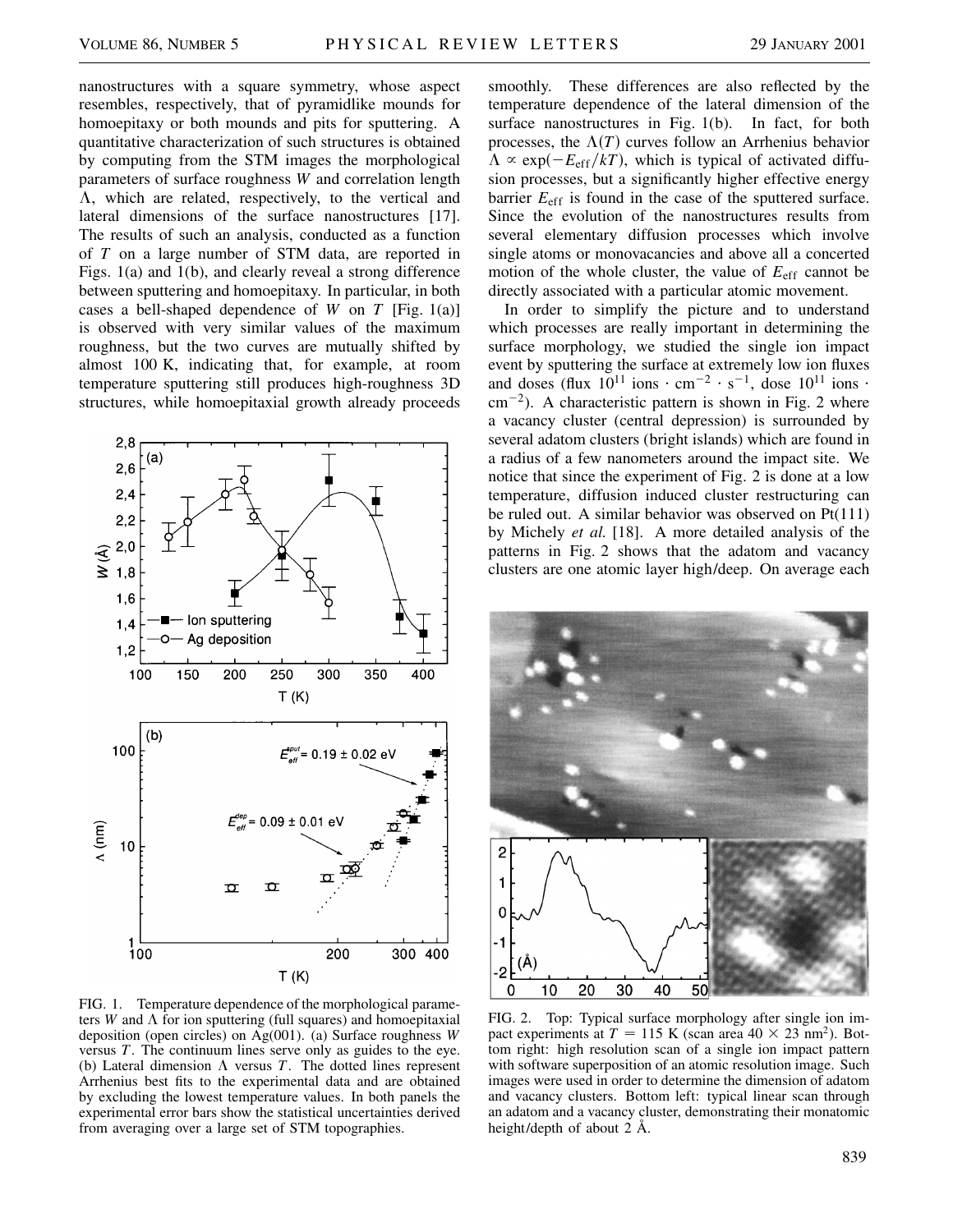pattern extends over an area of about 12 nm<sup>2</sup> and is composed by one vacancy cluster of 8–10 monovacancies and 3–4 adatom clusters of 6–7 atoms each [19]. Assuming a sputter yield of about 5 atoms per ion [20], in order to satisfy mass conservation, we have to consider the formation of bulk vacancies as was reported in the case of Pt(111) [18]. In our case, surface diffraction measurements [2] demonstrate that the crystalline quality of the top layers is not affected by the presence of such bulk defects. This behavior is common to other metal systems as reported in the case of  $Pt(111)$ , where the diffusivity of such bulk vacancies is very low, so that they can be considered to be essentially immobile in the temperature range of the present experiment.

Therefore these observations demonstrate that surface restructuring by ion sputtering cannot be simply attributed to a deposition of vacancies, but is determined by a temporally and spatially correlated deposition of twodimensional *adatom and vacancy clusters.* In order to understand the temperature shift between the sputtering and deposition experiments, the difference in diffusivity of such clusters must be taken into account and not the diffusivity of monovacancies and adatoms. A simple bond counting argument suggests that the diffusion energy barriers of adatom clusters are lower than those of vacancy clusters; moreover a direct experimental evaluation of cluster diffusion on  $Ag(001)$  exists [21] which shows that the diffusion rate of adatom clusters exceeds by about an order of magnitude that of vacancy clusters. We checked this statement by means of annealing experiments of the surface morphologies corresponding to Fig. 2 (data not shown). By gradually increasing the substrate temperature, first ( $T \approx 180$  K) the adatom clusters begin to diffuse and coalesce, while the vacancy clusters still remain stuck (the number density of the former decreases, while that of the latter remains almost unchanged). Only at higher *T* does the vacancy cluster also begin to diffuse ( $T \approx 250$  K), while the adatom ones completely disappear from the terraces, being probably incorporated at ascendant step edges. Finally, upon a further increase of *T*, the surface terraces appear almost free from defects, meaning that the diffusivity of vacancy cluster has increased to the point at which they quickly migrate at descendant step edges where they become incorporated.

Based on these experimental evidences, it becomes possible to formulate a temperature dependent model for the surface sputtering process in which two reference temperatures are present: an activation temperature for adatom cluster diffusion,  $T_{\text{ad}} \approx 180$  K, and one for vacancy cluster diffusion,  $T_{\text{vac}} \approx 250$  K, with  $T_{\text{ad}} < T_{\text{vac}}$ . In particular, for  $T_{\text{ad}} < T < T_{\text{vac}}$  the surface morphology will be dominated by the diffusion and coalescence of adatom clusters (the vacancy ones being practically neglected because of their immobility) and thus, similarly to the homoepitaxial case, it will be characterized by moundlike structures such as those shown in Fig. 3(a) which correspond to a substrate temperature  $T = 200$  K. For  $T >$ 



FIG. 3. Gray scale images representing the Ag(001) surface after  $Ne<sup>+</sup>$  sputtering (upper row) and Ag deposition (lower row) at low temperatures (left column, scan area  $40 \times 40$  nm<sup>2</sup>) and high temperatures (right column, scan area  $63 \times 63$  nm<sup>2</sup>). The shown temperatures are such that the sputter induced nanostructures in (a) and (b) have the same lateral extension of the corresponding homoepitaxy induced ones in (e) and (f). Images (c) and (d) in the middle row are the "photographic negatives" of the corresponding sputtering images (a) and (b).

 $T_{\text{vac}}$ , the diffusion and coalescence of vacancy clusters will be the leading process, because the adatom clusters are quickly incorporated at step edges. In this case, pitlike structures like those of Fig. 3(b)  $(T = 300 \text{ K})$  will characterize the surface morphology.

On the contrary, independently on substrate temperature, homoepitaxy experiments always lead to mound structures [Fig. 3(e),  $T = 130$  K, and Fig. 3(f),  $T = 250$  K], since in this case adatoms are the only diffusing surface defects. Figures 3(c) and 3(d) (central row) are the "photographic negatives" of the respective sputtering images (upper row) and, because of the gray scale representation of the STM data, correspond to the mirror reflections of the morphologies in Figs. 3(a) and 3(b). Following our initial discussion, since this image treatment is equivalent to the substitution of heights with valleys and vice versa, if sputtering were equivalent to a deposition of vacancies,